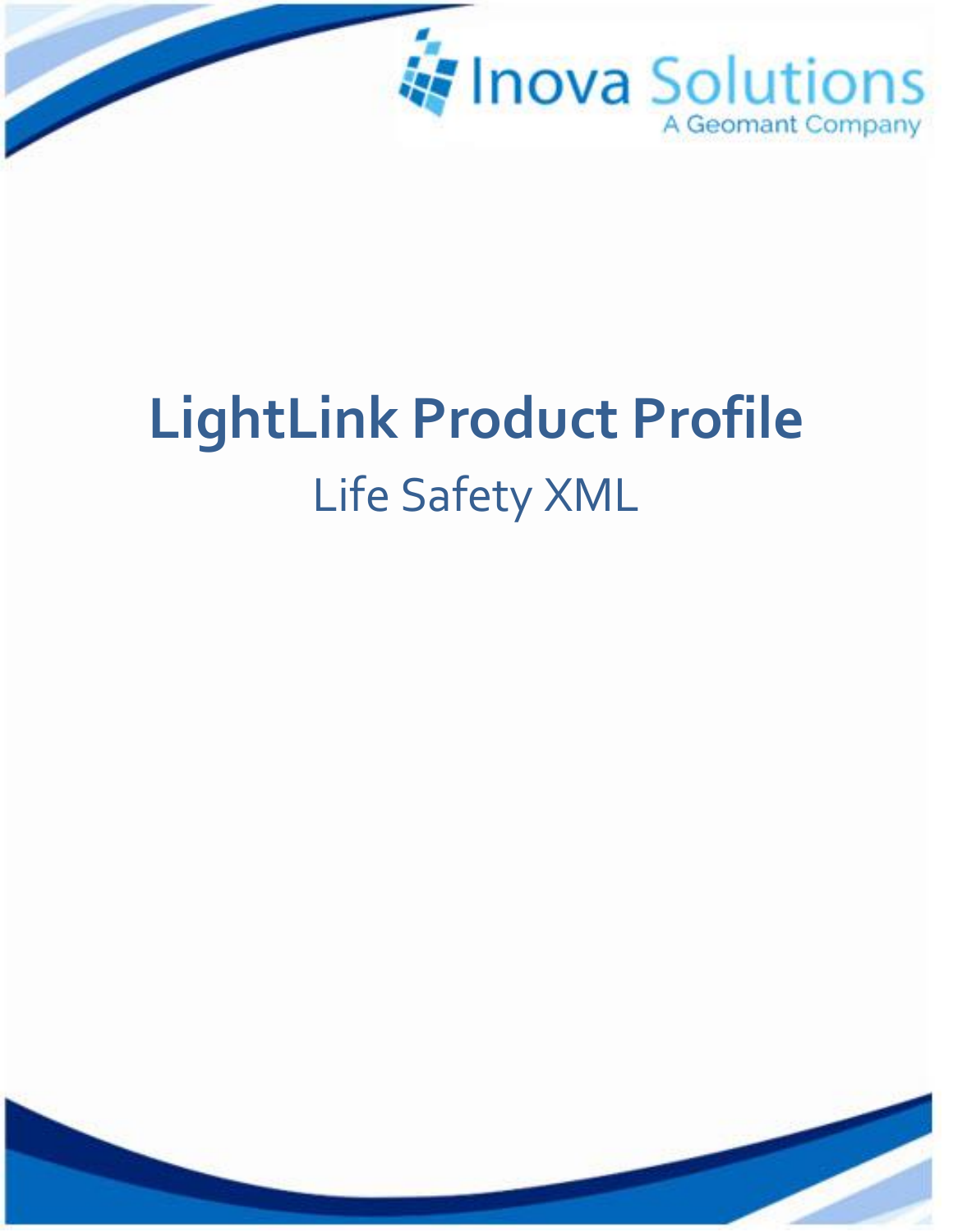

LightLink Product Profile Life Safety XML

September 2012

#### NOTICE OF TRADEMARK:

Inova LightLink and its components are trademarks of Inova Solutions.

Avaya is a registered trademark of Avaya, Inc.

While reasonable efforts have been taken in the preparation of this document to ensure its accuracy, Inova Solutions, Inc. assumes no liability resulting from any errors or omissions in this manual, or from the use of the information contained herein.

> © 2021 Inova Solutions, Inc., a Geomant Company 971 2nd ST S.E. Charlottesville, VA 22902 434.817.8000

[www.inovasolutions.com](http://www.inovasolutions.com/)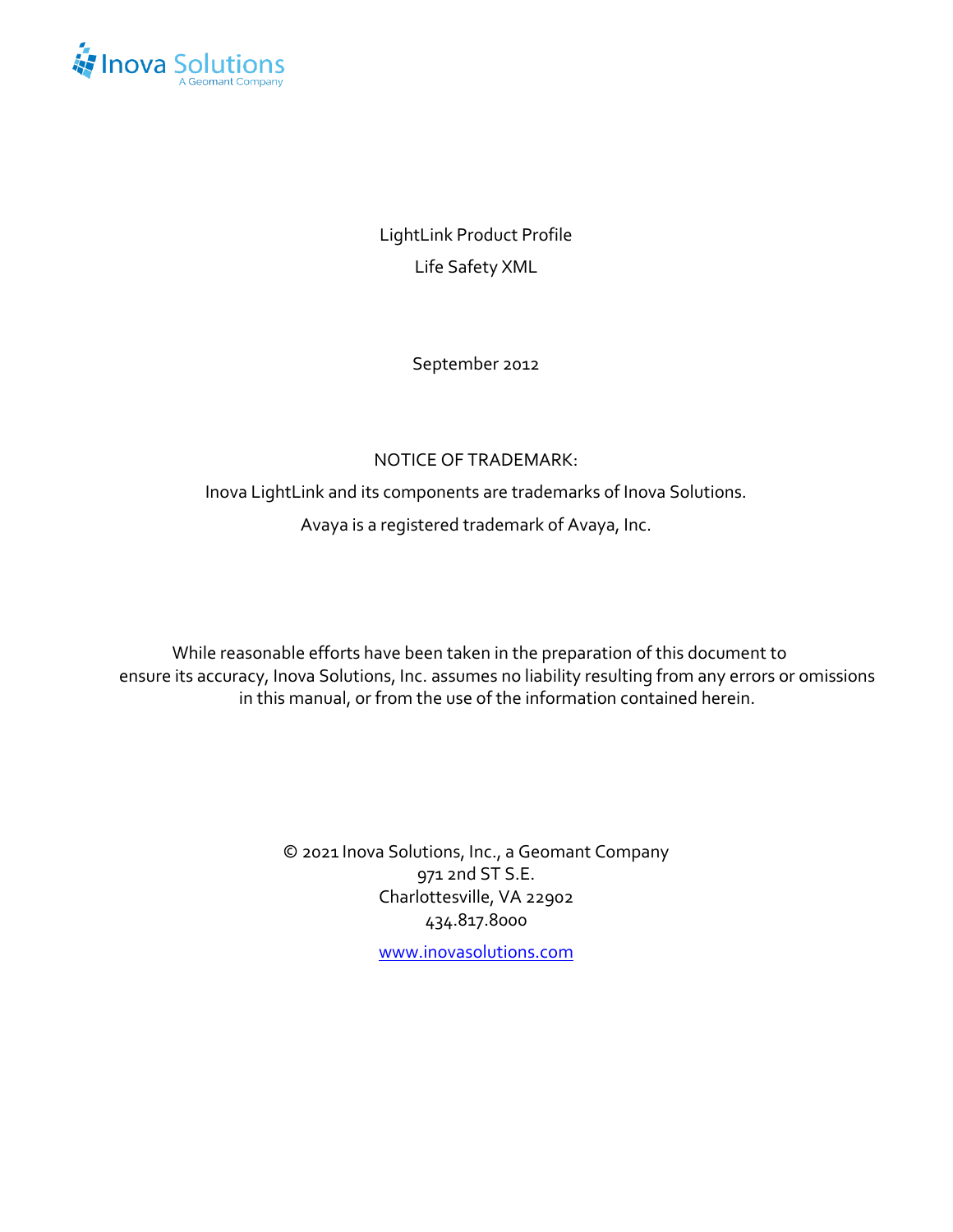## Inova Solutions

## **Table of Contents**

| 1. |      |  |
|----|------|--|
|    | 1.1. |  |
| 2. |      |  |
| 3. |      |  |
|    | 3.1. |  |
|    | 3.2. |  |
|    | 3.3. |  |
|    | 3.4. |  |
|    | 3.5. |  |
| 4. |      |  |
|    | 4.1. |  |
|    | 4.2. |  |
|    | 4.3. |  |
|    | 4.4. |  |
| 5. |      |  |
| 6. |      |  |
|    | 6.1. |  |
|    | 6.2. |  |
|    | 6.3. |  |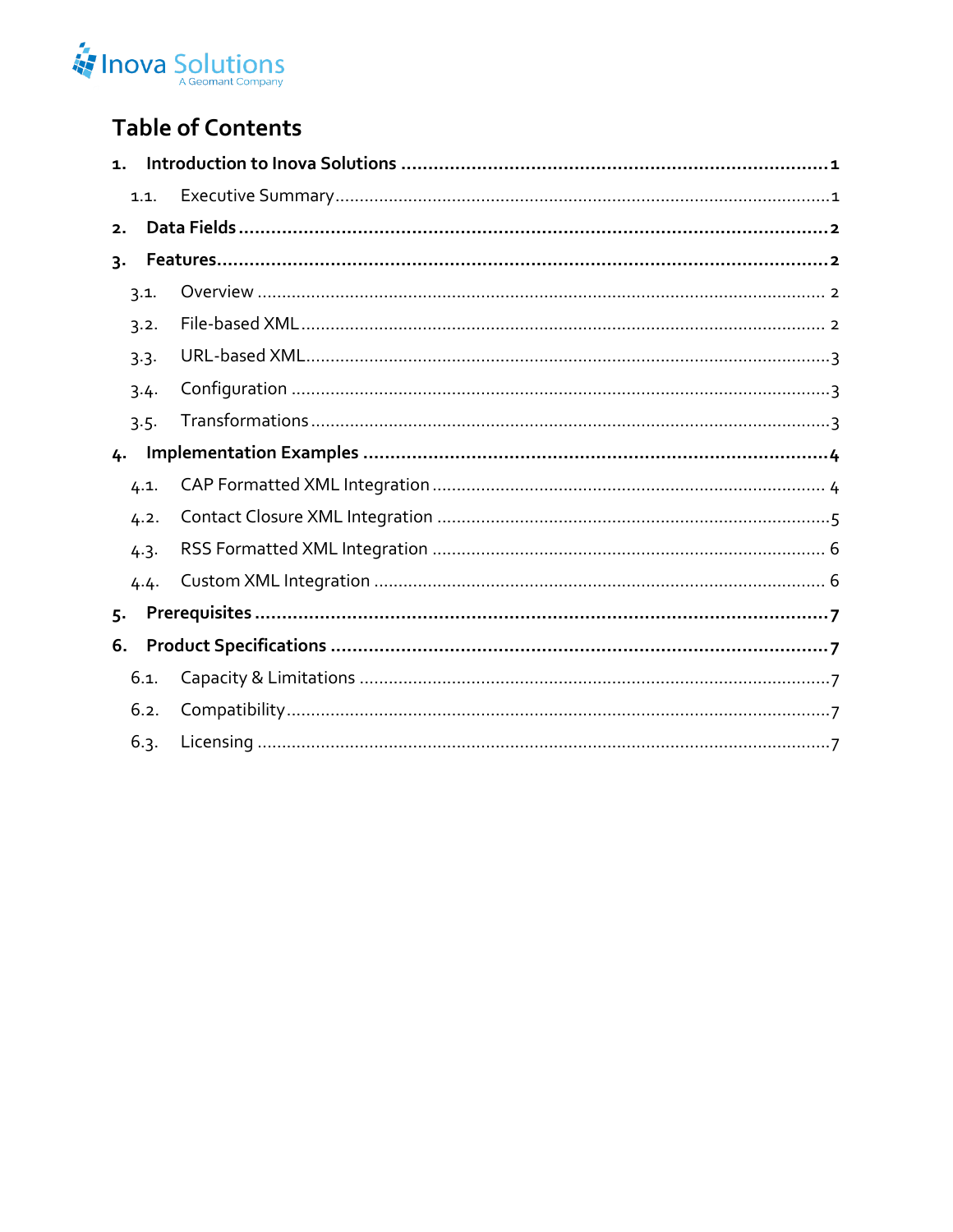## <span id="page-3-0"></span>**1. Introduction to Inova Solutions**

Inova Solutions is a global provider of real-time visual reporting. Through the innovative use of technology, we help organizations communicate more quickly and more effectively.

Emergency communication is more important than ever before. [Inova](http://www.inovasolutions.com/call-center-reporting/products/call-center-software.html)  [LightLink®](http://www.inovasolutions.com/call-center-reporting/products/call-center-software.html) is a notification system that displays real-time emergency messages on energy-efficient digital signs. Emergency managers at college campuses, government facilities, and office buildings of all sizes have found [Inova](http://www.inovasolutions.com/call-center-reporting/products/call-center-software.html)  [LightLink](http://www.inovasolutions.com/call-center-reporting/products/call-center-software.html) to be a preferred solution for their visual alerting needs.

Emergency messaging, local news and weather feeds, or a synchronized time and date display allow [Inova LightLink](http://www.inovasolutions.com/call-center-reporting/products/call-center-software.html) to add value by displaying actionable information throughout a facility in real-time. Visual displays fill an important gap in many buildings' emergency notification strategies by reaching groups in captive spaces and in areas where cell phone use or text messaging may not be permitted. The displays are also effective because instructional information can be quickly and easily relayed on the signs.

[Inova LightLink,](http://www.inovasolutions.com/call-center-reporting/products/call-center-software.html) the powerful middleware from Inova Solutions, securely displays emergency messages, informational messages, or the current date and time on Inova OnAlert LED signs. LightLink allows displays to be grouped so different messages can be sent to individual Inova OnAlert displays, groups of displays, or the entire network of displays. Four message priority levels are included to ensure the most critical message is always displayed. With additional software, LightLink can also deliver messages to LCD or plasma screens and computer desktops.

#### <span id="page-3-1"></span>**1.1. Executive Summary**

The Life Safety XML Data Source enables LightLink to retrieve an extensive array of information from most XML sources. It can read a variety of XML formats, including CAP (Common Alert Protocol) and RSS.

XML data from an internet feed or file system is converted in a form that can be read by Inova wallboards or other output devices using an XML transform file. XSL transform files are provided by Inova Solutions.



**Figure 1 – XML data is converted for Inova wallboards**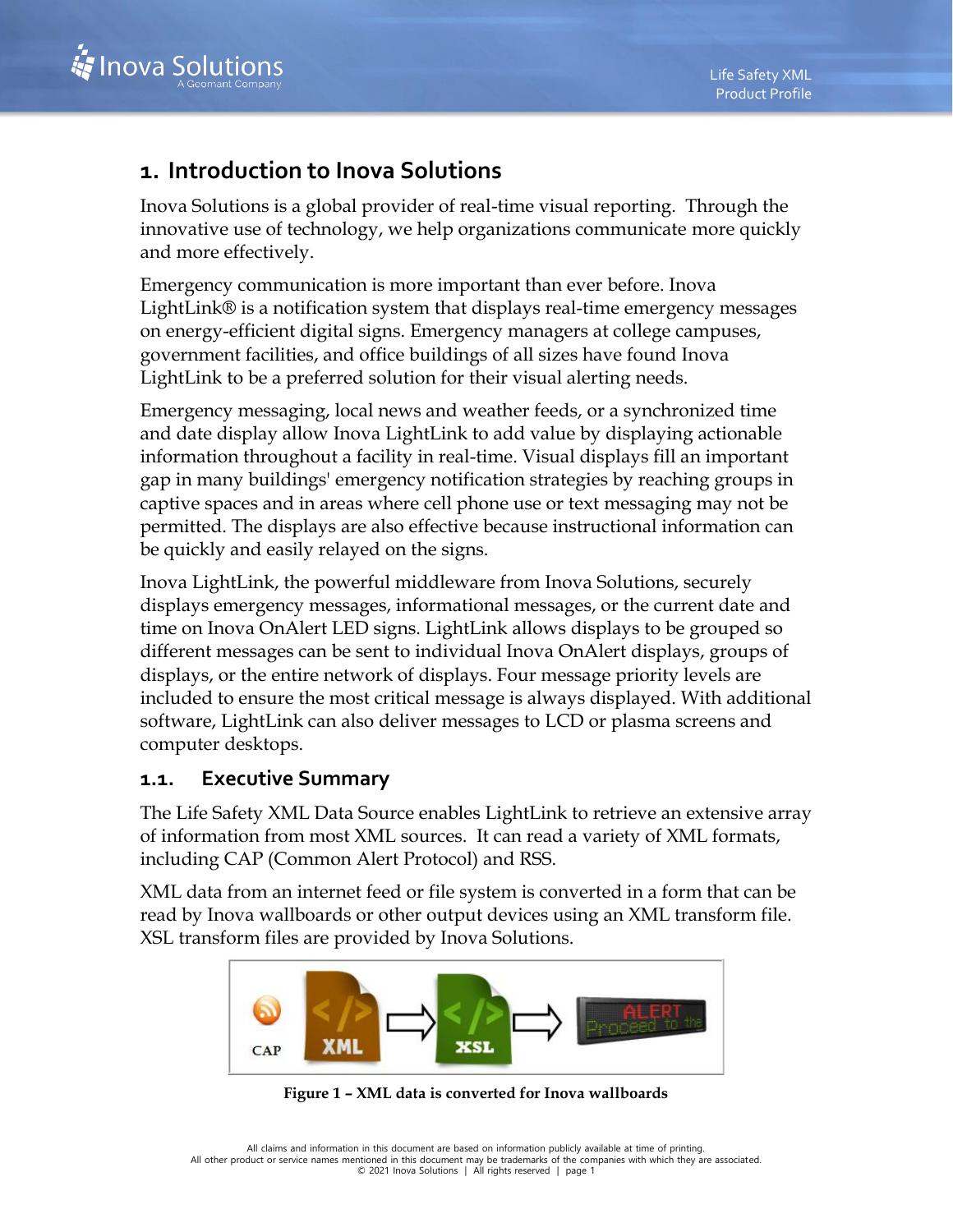**XML,** or *Extensible Markup Language,* is a language designed to describe formatted data documents containingwhich can be accessed by external applications, such as LightLink.

**RSS,** or *Really Simple Syndication,* is an XML format for delivery of dynamic web content. RSS is used by online publishers to inform readers through real-time updates of news, weather, emergency notifications, and other information.

**CAP,** or *Common Alert Protocol,* is a general format for exchanging all-hazard emergency alerts and public warnings over all kinds of networks. CAP allows a consistent warning message to be disseminated simultaneously over many different warning systems, thus increasing warning effectiveness while simplifying the warning task. CAP also facilitates the detection of emerging patterns in local warnings of various kinds, such as those that might indicate an undetected hazard or hostile act. CAP provides a template for effective warning messages based on best practices identified in academic research and real-world experience. *(Source: [http://docs.oasis-open.org/emergency/cap/v1.2/CAP-v1.2-os.html\)](http://docs.oasis-open.org/emergency/cap/v1.2/CAP-v1.2-os.html).*

**XSL,** or *Extensible Stylesheet Language,* offers a flexible way to add style and formatting to raw data so that the information appears in the most useful form.

## <span id="page-4-0"></span>**2. Data Fields**

This connector can access any fields available via a well-formed XML document or URL.

## <span id="page-4-1"></span>**3. Features**

#### <span id="page-4-2"></span>**3.1. Overview**

The Inova Life Safety XML Data Source has two methods available for collecting XML data:

- **File-based:** used for offline content, such as data or text from external applications.
- **URL-based:** used for Internet content, such as an RSS feed.

#### <span id="page-4-3"></span>**3.2. File-based XML**

Many emergency notification systems can write or export XML data files, which can then be accessed directly by LightLink. These files can be housed locally or on a network file server. Once the XML file has been created and placed in the desired location, LightLink can access the contents of the file using the Inova XML Data Source Manager. The data is processed and becomes available for use in LightLink Output Devices, such as LED wallboards or Desktop Presenter applications.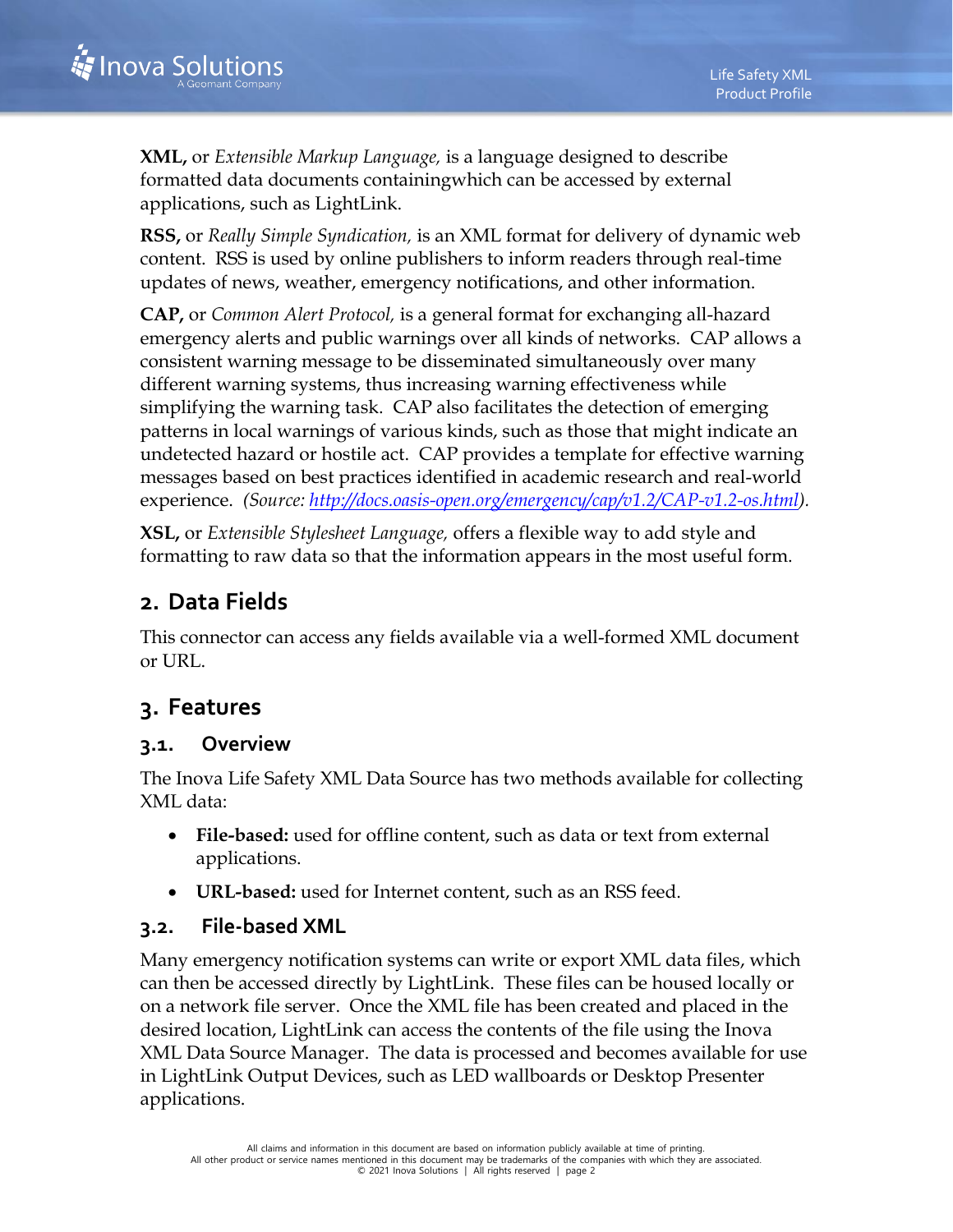#### <span id="page-5-0"></span>**3.3. URL-based XML**

RSS feeds are often accessed using a *Universal Resource Locator* (URL), pointing to a web server on the Internet or corporate intranet. The LightLink XML Data Source Manager retrieves the XML/RSS file, processes the text or numerical data, and makes it available for use on any LightLink display.

#### <span id="page-5-1"></span>**3.4. Configuration**

There are several configuration features available in the LightLink XML Data Source:

- Specifying the XML file location or URL.
- Choosing an XML transformation.
- Controlling data items and text entries.
- Setting the sampling or refresh rate.

#### <span id="page-5-2"></span>**3.5. Transformations**

XML Style Sheets (XSL) are transformation files used to apply a different structure to an XML document. In LightLink, transforms are used to convert a raw XML document into a format that can be read and grouped by LightLink; transforms can also be used to modify the text. This can include concatenation, reorganization, or deletion of unwanted text from the document.

```
\mathbb{R}<xsl:stylesheet
 \overline{4}xmlns:xsl="http://www.w3.org/1999/XSL/Transform"
 5
    \existsversion="1.0">
     <xsl:output method="text" />
 6
7
      <xsl:strip-space elements="*" />
8
9 -10
     \vert <xsl:apply-templates select="item"/>
11\frac{1}{2} </xsl:template>
12 -13 -\exists<xsl:template match="item">
14
      Name: Title
15<sub>1</sub>Value: <xsl:value-of select="title" />
16Name: Description
17 -Value: <xsl:value-of select="description" />
18
     Name: Location
19
      Value: <xsl:value-of select="location" />
20<sub>1</sub>\mid </xsl:template>
2122 --</xsl:stylesheet>
```
**Figure 2 - Example XSL Transformation File**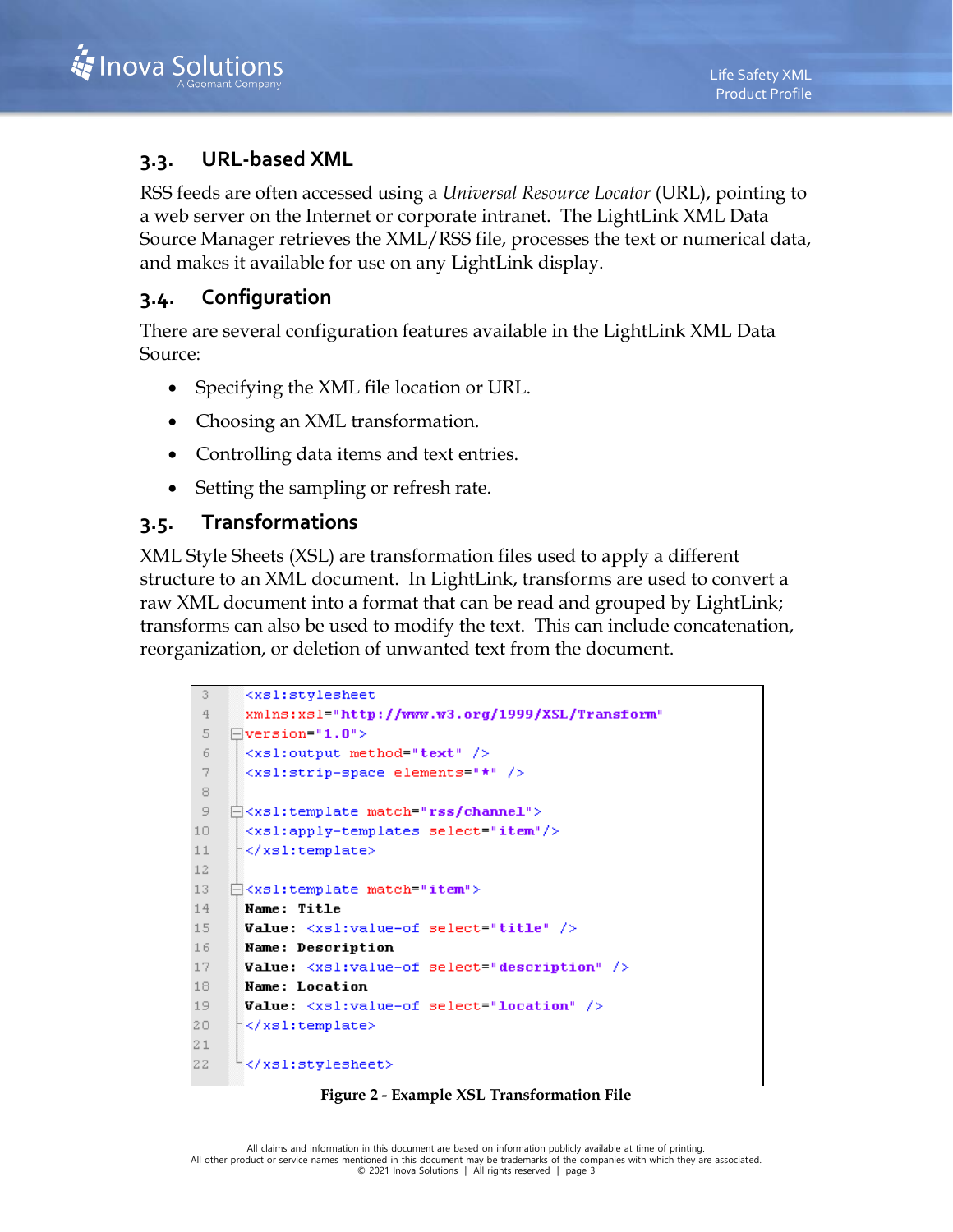

## <span id="page-6-0"></span>**4. Implementation Examples**

#### <span id="page-6-1"></span>**4.1. CAP Formatted XML Integration**

The Inova-provided cap\_all.xsl style sheet is applied to CAP formatted XML files or feeds to extract any of the information that can be included in CAP XML file, as defined by the XML Schema.

More information on the Elements available can be found at **[http://docs.oasis](http://docs.oasis-open.org/emergency/cap/v1.2/CAP-v1.2-os.html)[open.org/emergency/cap/v1.2/CAP-v1.2-os.html](http://docs.oasis-open.org/emergency/cap/v1.2/CAP-v1.2-os.html)**

|      | cxslistylesheet                                                                                                                                                                                                                                                                                              |
|------|--------------------------------------------------------------------------------------------------------------------------------------------------------------------------------------------------------------------------------------------------------------------------------------------------------------|
|      | unins:ssl="http://www.w3.org/1999/XSL/Transform"                                                                                                                                                                                                                                                             |
|      | xmlns:cap="urn:oasis:names:te:emergency:cap:1.2"                                                                                                                                                                                                                                                             |
|      | Hyersion*'1.0'>                                                                                                                                                                                                                                                                                              |
|      | <kslicutput method="text"></kslicutput>                                                                                                                                                                                                                                                                      |
|      | <kslistrip-space elements*'*'=""></kslistrip-space>                                                                                                                                                                                                                                                          |
|      |                                                                                                                                                                                                                                                                                                              |
|      | Eckslitemplate match "capialert">                                                                                                                                                                                                                                                                            |
|      | <ksliepply-templates select*'capiinfo'=""></ksliepply-templates>                                                                                                                                                                                                                                             |
|      |                                                                                                                                                                                                                                                                                                              |
|      |                                                                                                                                                                                                                                                                                                              |
|      | 14 B <ksl:template match*'cap:info'=""></ksl:template>                                                                                                                                                                                                                                                       |
|      | <b>Hame: Headline</b>                                                                                                                                                                                                                                                                                        |
|      | Value: <xsl:value-of select="cap:headline"></xsl:value-of>                                                                                                                                                                                                                                                   |
|      | <b>Mame: Description</b>                                                                                                                                                                                                                                                                                     |
|      | Walme: <xsl:value-of select*'cap:description'=""></xsl:value-of>                                                                                                                                                                                                                                             |
|      | <b>Name: Instruction</b>                                                                                                                                                                                                                                                                                     |
|      | Walue: < calivalue-of swiect*'cap:instruction' />                                                                                                                                                                                                                                                            |
|      | Hame: Meadline Instruction                                                                                                                                                                                                                                                                                   |
|      | Walme: craisvalue-of select="concat(cap:headline,'',cap:instruction)' />                                                                                                                                                                                                                                     |
|      | Hame: Location                                                                                                                                                                                                                                                                                               |
|      | Value: <xsl:for-each select="cap:area"><br/>lus-of select="cap:areaDewc"/&gt;&lt;xsl:if test="position() !=last(&lt;/td&gt;</xsl:for-each>                                                                                                                                                                   |
|      |                                                                                                                                                                                                                                                                                                              |
|      |                                                                                                                                                                                                                                                                                                              |
|      |                                                                                                                                                                                                                                                                                                              |
|      | <br><b>XML Transformation Test Results</b>                                                                                                                                                                                                                                                                   |
|      | ×<br>Transformation file used: C:\Documents and Settings\athornton\Desktop\Common Alerting Protocol (CAP).x:                                                                                                                                                                                                 |
| 27.1 | Transformation routine succeeded. Current Data Found:                                                                                                                                                                                                                                                        |
|      | Headline: (11) System Test<br>Description: (74) This is a test of the Emergency Notification System. This is only a test.<br>Instruction: (43) No action is required. This is only a test.<br>Headine_Instruction: (57) System TestNo action is required. This is only a test.<br>Location: (11) Building #3 |

**Figure 3 – CAP Formatted XML Integration**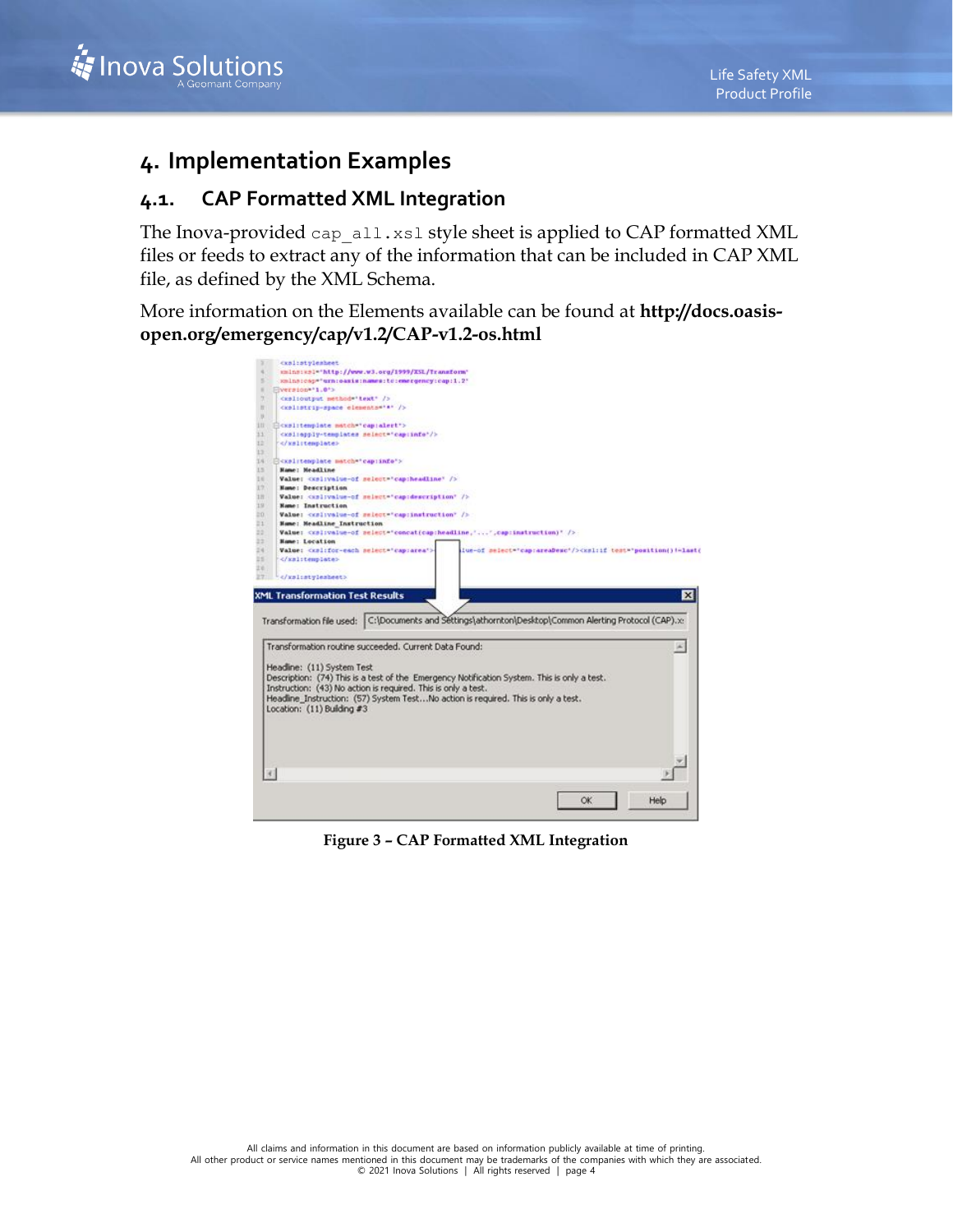

#### <span id="page-7-0"></span>**4.2. Contact Closure XML Integration**

The Inova-provided contact\_closure.xsl style sheet is specifically built for the Barix 4 port or 8 port Contact Closure Device. It is used to monitor the status of a Fire Panel; when activated, it will automatically trigger messaging that has been set-up within LightLink.

| xml version="1.0" ?                                                                      |                                                     |
|------------------------------------------------------------------------------------------|-----------------------------------------------------|
| <!-- BarioNet 50 I/O Port Status (ports 201-204) for LightLink Monitoring</th> <th></th> |                                                     |
| $-$ <ports></ports>                                                                      |                                                     |
| - <contact port="1"><br/><status>0</status></contact>                                    |                                                     |
|                                                                                          |                                                     |
| - <contact port="2"><br/><status>0</status></contact>                                    |                                                     |
|                                                                                          |                                                     |
| - <contact port="3"></contact>                                                           |                                                     |
| <status>0</status>                                                                       |                                                     |
|                                                                                          |                                                     |
| - <contact port="4"></contact>                                                           |                                                     |
| <status>0</status>                                                                       |                                                     |
|                                                                                          |                                                     |
| - <datetime></datetime>                                                                  |                                                     |
| <current>[NO_VAR}</current>                                                              |                                                     |
|                                                                                          |                                                     |
|                                                                                          |                                                     |
|                                                                                          |                                                     |
|                                                                                          |                                                     |
| <b>XML Transformation Test Results</b>                                                   | $\vert x \vert$                                     |
|                                                                                          |                                                     |
| Transformation file used: C:\Document>                                                   | ngs\athornton\Desktop\contact_closure_transform.xsl |
|                                                                                          |                                                     |
| Transformation routine succeeded. Current Data Found:                                    |                                                     |
|                                                                                          |                                                     |
| Port 1 Status: (1) 0                                                                     |                                                     |
| Port 2 Status: (1) 0<br>Port 3 Status: (1) 0                                             |                                                     |
| Port 4 Status: (1) 0                                                                     |                                                     |
| DateTime Stamp: (8) [NO_VAR}                                                             |                                                     |
|                                                                                          |                                                     |
|                                                                                          |                                                     |
|                                                                                          |                                                     |
|                                                                                          |                                                     |
|                                                                                          |                                                     |
|                                                                                          |                                                     |
|                                                                                          | <b>OK</b><br>Help                                   |

**Figure 4 – Contact Closure Integration**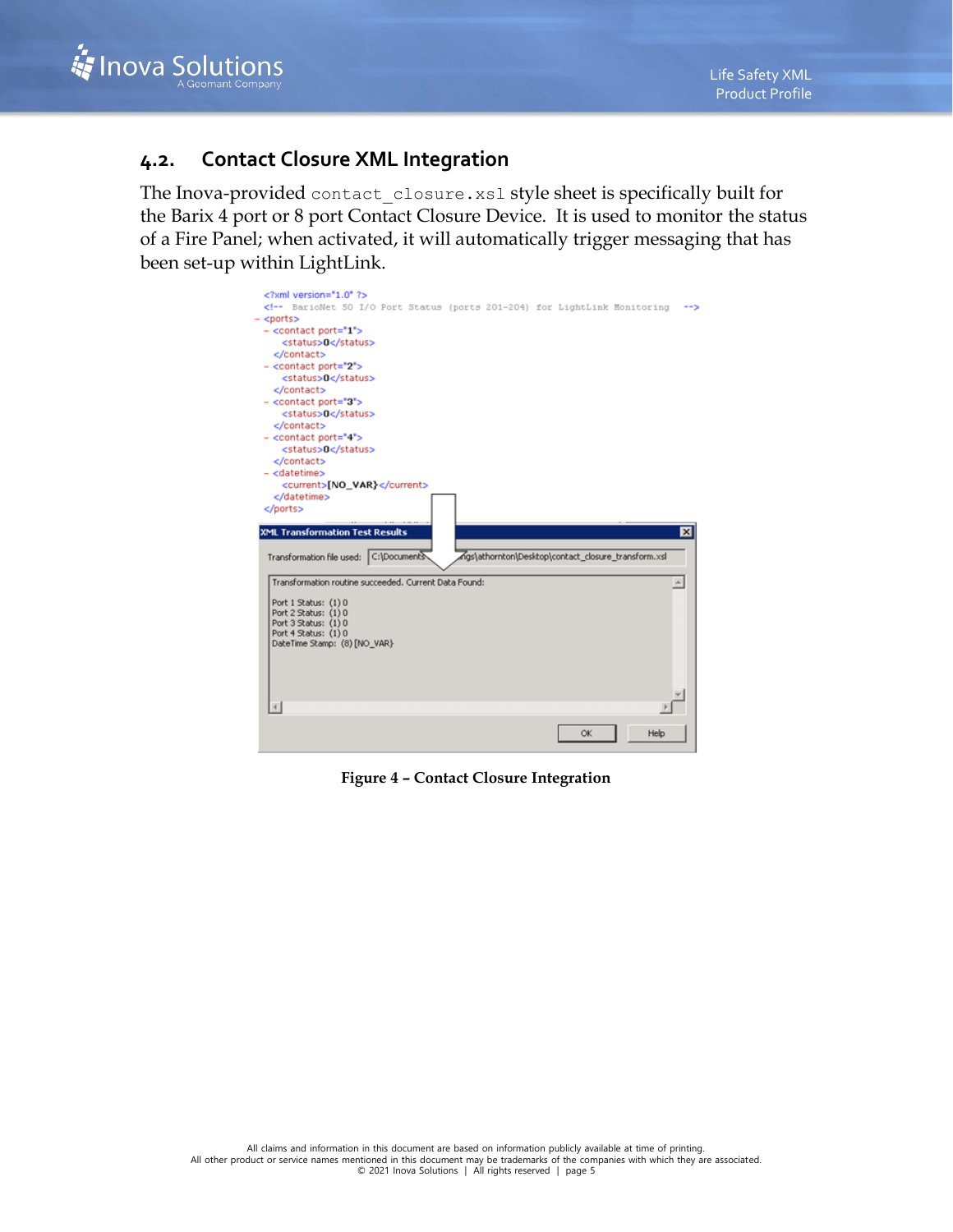

#### <span id="page-8-0"></span>**4.3. RSS Formatted XML Integration**

The Inova-provided LS  $\text{RSS}$ .xsl style sheet is applied to RSS formatted XML files or feeds, and can be used to extract any information contained in a valid channel element (as specified here: [http://cyber.law.harvard.edu/rss/rss.html\)](http://cyber.law.harvard.edu/rss/rss.html).



**Figure 5 – RSS Formatted Integration**

#### <span id="page-8-1"></span>**4.4. Custom XML Integration**

Inova can create an XSL transform for other XML formats. A sample of the XML format will be required prior to project acceptance. Other items must also be considered:

- The XML file/feed must be accessible to the Inova Server.
- How do you want the message to expire? Will there be a timestamp in the XML file? Should the message always stop playing after a predetermined time period or will the XML feed auto-purge the content when the alert is no longer active?
- Is display grouping a requirement? If so, do you intend to pass the location or display group name through the XML feed?

An Inova Life Safety Representative can help you work through these questions and others. Please call or email for more information (1-800-637-1077, [LifeSafetySales@InovaSolutions.com\)](mailto:LifeSafetySales@InovaSolutions.com).